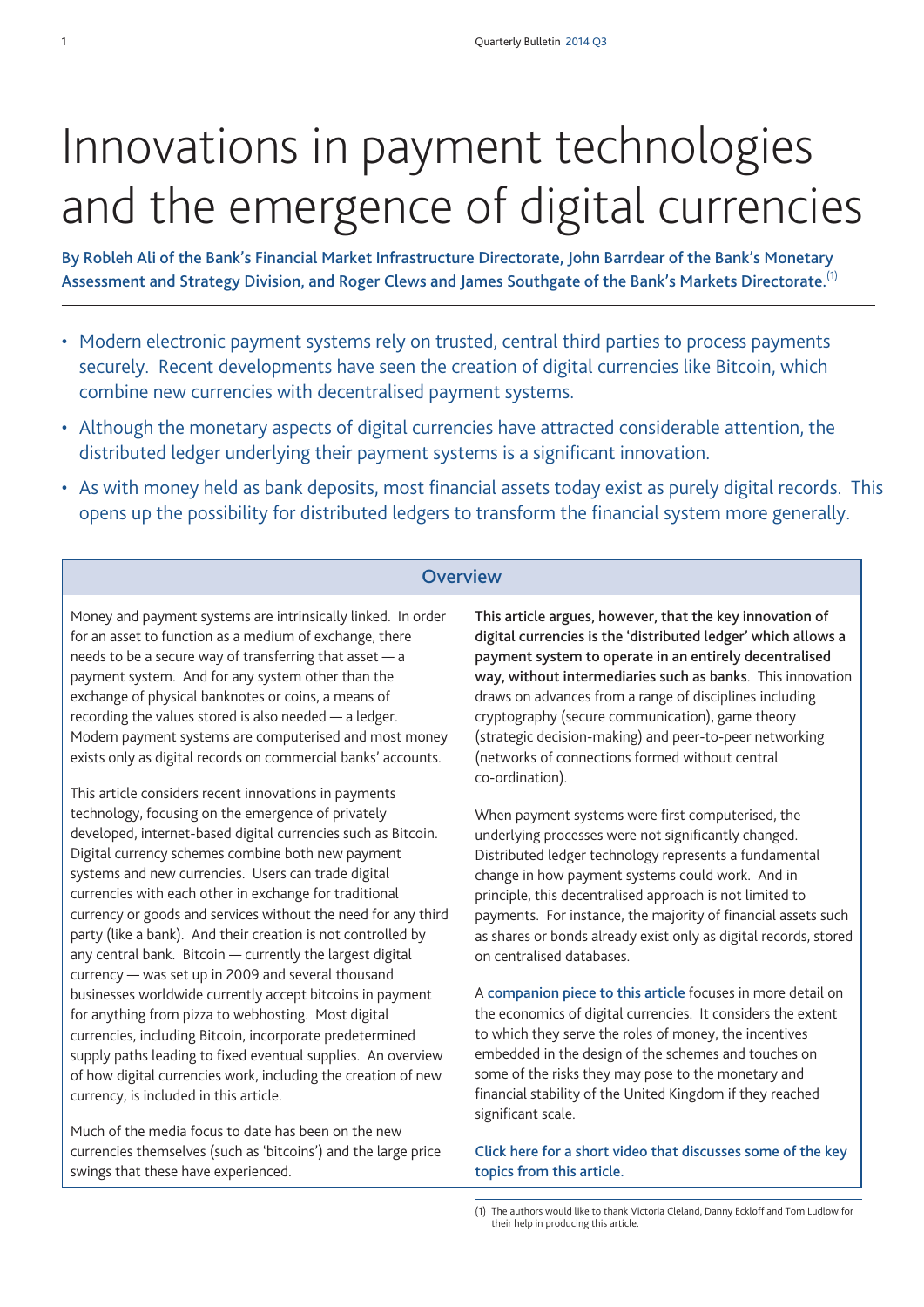Money and payment systems are intrinsically linked. They evolved together and this connection remains evident in the responsibilities of many central banks, including the Bank of England's role of ensuring both the stability of the currency and the payment systems which support the UK economy. Recent innovations in payment technologies have prompted great interest, particularly those that also incorporate 'digital currencies'.

This article provides a brief overview of how payment technologies, and the principles that underpin secure and reliable payments, have evolved from the 16th century up to the present day. It considers the key risks that arise and need to be mitigated in modern payment systems. It then considers the motivation behind some of the more recent developments in payment systems and currencies, and to what extent these truly represent a new technological or economic model. In particular, it focuses on the key technological development that underpins digital currencies: the creation of a distributed ledger. It considers the extent to which this new technology eliminates some of the risks traditionally found in payment systems, as well as some of the new risks it poses. Finally, it considers to what extent this distributed ledger model could have other applications beyond payments. A short video explains some of the key topics covered in this article.(1)

A companion piece to this article, '**The [economics](http://www.bankofengland.co.uk/publications/Documents/quarterlybulletin/2014/qb14q302.pdf) of digital [currencies](http://www.bankofengland.co.uk/publications/Documents/quarterlybulletin/2014/qb14q302.pdf)**', considers the extent to which digital currencies may be considered money; some of the challenges the existing schemes could face over the longer term; and provides an initial assessment of the risks that digital currency schemes may, in time, pose to the Bank's mission through their potential impact on UK monetary and financial stability.(2) Other issues such as those concerning consumer protection, taxation and money laundering are beyond the scope of this article, but some publications from other institutions regarding some of these issues are cited in the companion article.

# **The evolution of payment technology**

The payment technology used in most economies today evolved from the early banking system and still retains structural characteristics from those roots. Early payments were made by exchanging intrinsically valuable items such as gold coins. When goldsmith banks emerged in the 16th century they kept ledgers of their customers' deposits which enabled payments to be made by making changes in the ledgers rather than physically exchanging the assets. This only worked for customers who shared the same bank. Over time, the need to make payments between banks led to the emergence of a central 'clearing' bank at which all the member banks could hold accounts, making interbank payments much simpler. The box on page 3 traces the evolution of payment systems in more detail.

#### **Modern payment systems**

In modern payment systems, payments are made by reducing the balance in a customer's account and increasing the balance in the recipient's account by an equivalent amount a process that has not changed since the 16th century. The difference lies in the technology employed to record the balances and transfer them between different banks.

Technological developments over the past 50 years have affected payment systems in two key ways. First, the records and ledgers have been converted from paper to electronic form, which has increased the speed of completing transactions and reduced operational risks. Second, the emergence of low-cost technology has allowed new payment schemes to emerge, such as mobile money schemes. These are discussed in **Figure 2** on page 4.

Despite the application of new technology, the basic structure of centralised payment systems has remained unchanged. At the heart lies a central ledger, with settlement taking place across the books of a central authority, acting as a clearing bank (a service usually undertaken by the central bank of a given economy).<sup>(3)</sup> Each participant, typically a commercial financial institution, holds a balance at the central bank,(4) recorded in the ledger, but also reflected in the participant bank's own (internal) ledger. Individual customers, branches, or even other (typically smaller) banks would then hold balances at the participant bank, which would again be reflected in their own ledger. This 'tiered' arrangement is illustrated in **Figure 1**. The example traces a payment being made from one person to another via their commercial banks and the central bank.





Note: A payment from **A's** account to **F's** account passes through a number of intermediaries, which verify each step of the process. Participants only have sight of their own assets anc<br>liabilities. The solid lines indicate deposits and the dashed line payments.

<sup>(1)</sup> http://youtu.be/CxDKE\_gQX\_M.

<sup>(2)</sup> See Ali *et al* (2014).

<sup>(3)</sup> For more discussion of the role of the central bank in payment systems see Manning, Nier and Schanz (2009) and Norman, Shaw and Speight (2011).

<sup>(4)</sup> Settlement accounts may also serve as reserves accounts. And banks without settlement accounts may hold reserves accounts for other purposes. For the role of reserves see McLeay, Radia and Thomas (2014).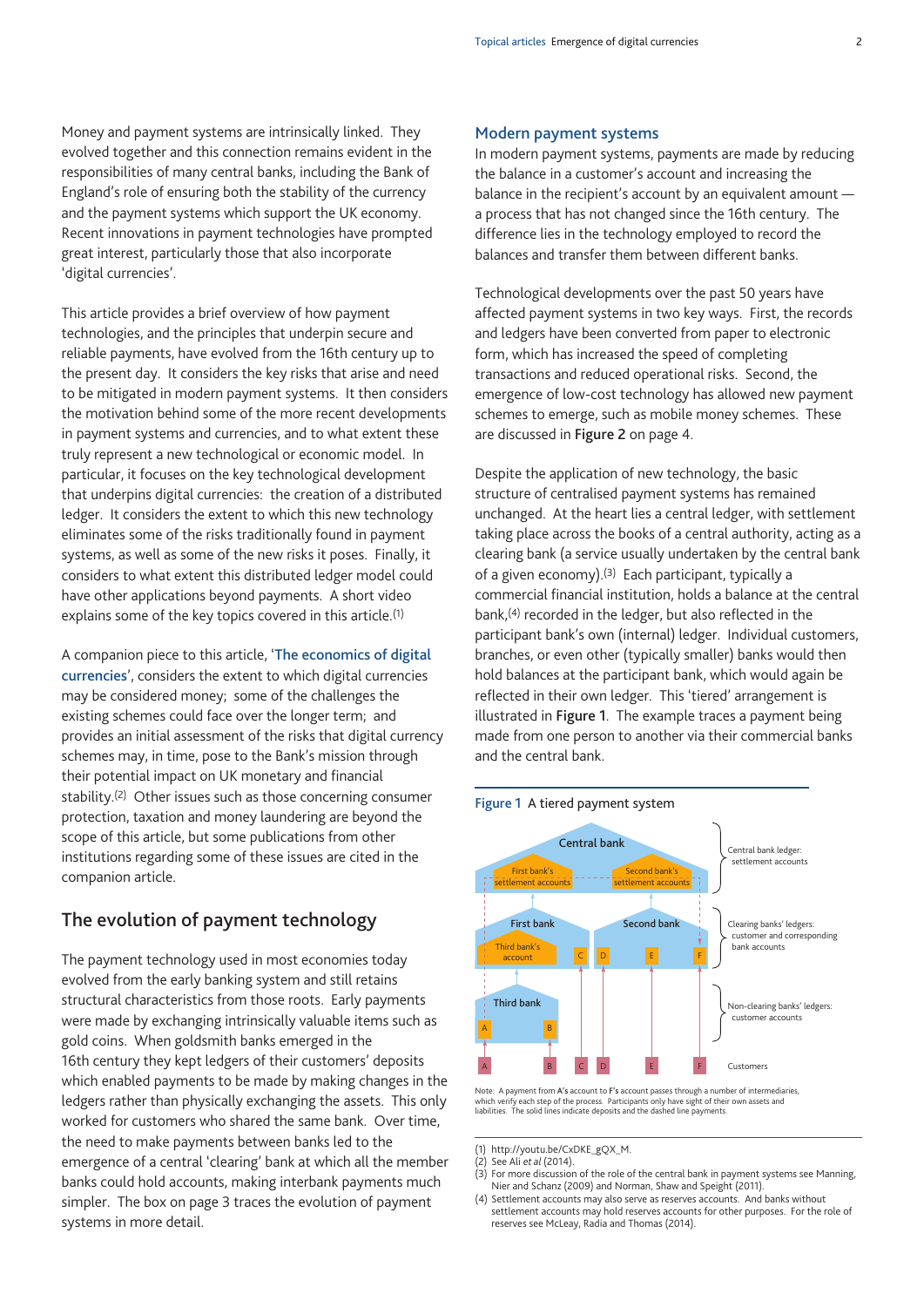# **A brief history of money and payment systems**

Throughout history there have been many different manifestations of money, both physical and electronic. Economists identify money through the roles that it serves in society. In particular, something may be considered money from the perspective of economic theory to the extent that it serves as a **medium of exchange** with which to make payments; a **store of value** with which to transfer 'purchasing power' (the ability to buy goods and services) from today to some future date; and a **unit of account** with which to measure the value of any particular item for sale.

In order for money to function as a medium of exchange, there needs to be a system to enable transfers of value — that is, a payment system — and for any system other than the exchange of physical banknotes or coins, a means of recording the values stored — a ledger.

Coins made of precious metals were one of the earliest methods of making payments in a number of regions of the world. Physical possession of the instrument denoted ownership, and the act of physical transfer acted as the payment system.

When goldsmith banks emerged in the 16th century, they issued notes — essentially IOUs — as receipts for gold deposits made with them. These IOUs could be transferred from one individual to another. Each bank kept its own ledger and in the earliest days there was no interbank settlement — that is, no

# **New developments in payment systems and alternative currencies**

A variety of developments in payment technologies and alternative currencies have emerged in recent years. Some of these innovations focus on making payments more accessible to a wider range of users — such as mobile phone payments while still relying on a trusted central entity. More recent innovations have introduced a fundamentally different, decentralised structure to payment systems by relying on cryptography rather than a central authority. **Figure 2** describes four categories of recent innovations and some of their characteristics. They are split according to whether they establish a new payment system, a new currency, neither, or both (summarised in **Table A**).

There are some caveats to this simple categorisation. For example, while local currencies technically represent new currencies, any such scheme operating at a one-to-one fixed exchange rate and backed by national currencies bears a close relationship with an existing currency. It is also important, in

way in which the ledgers of individual banks and branches could be 'connected' — so the notes could only be redeemed at the bank and the branch where they were issued. This meant that any payment requiring the transfer of money to a different bank would require the bearer of a note to first convert it into gold and then to physically transport it to the new bank, a cumbersome process.

The pressure to reduce these transaction costs led to banks starting to accept claims on each other. This innovation made trading more convenient as merchants could now deposit notes from other banks directly into their own bank, eliminating the burden of converting paper money into gold in order to transfer the funds. In accepting the note from a different bank, though, the payee's bank faced a new problem in that it was now exposed to the payer's bank until settlement in gold could be arranged. Where note acceptance was limited to a small number of banks this could be handled bilaterally. But as the number of banks in the system increased, interbank payments became more cumbersome and the incentive for banks to create a more efficient system increased.

The solution that eventually emerged was for one 'clearing' bank to sit at the centre of the system, with all member banks holding accounts with the clearing bank. The system worked by requiring all the member banks to hold balances against the risks they brought to the system. The bank operating the clearing system was, in effect, taking on some of the functions of a central bank (Goodhart (1988)).

#### **Table A** Types of innovation

| Category                          | New payment system | New currency |
|-----------------------------------|--------------------|--------------|
| I: Wrappers                       | No                 | No           |
| II: Mobile money                  | Yes                | No           |
| III: Credits and local currencies | No                 | Yes          |
| IV: Digital currencies            | Yes                | Yes          |
|                                   |                    |              |

the final category, to distinguish between digital currencies as candidate payment systems and digital currencies as potential forms of money. Although Bitcoin introduced a new currency and a new payment technology together, the distributed ledger technology could, in theory, be used without the creation of a new currency. As emphasised by Haldane and Qvigstad (2014), it would technically be possible for an existing central bank to issue digital-only liabilities in a distributed-ledger payment system equivalent to those deployed by recent digital currencies.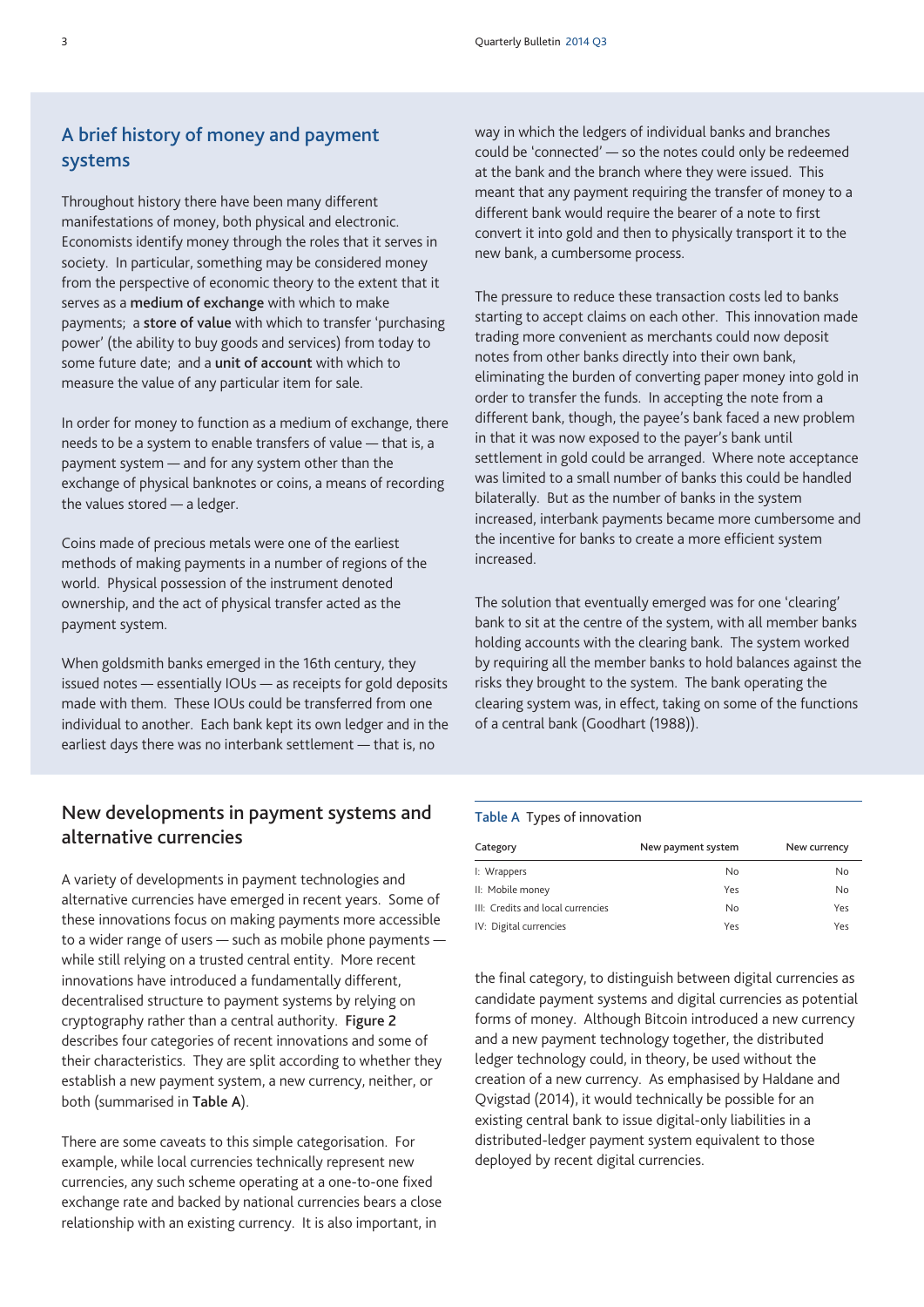#### **Figure 2** Recent innovations in payment technologies



The first category of innovation focuses on providing 'wrapper' services to improve the user interface and accessibility of existing payment systems architecture. These innovations therefore represent neither a new currency nor a new core payments system.

The core motivation can be either new entrants seeking to capture a segment of the market, or incumbents seeking to improve market share and reduce consumer use of other, more expensive payment systems. Examples include Google Wallet, Apple Pay and Paym, which builds on the existing infrastructure to make payments by linking users' mobile phone numbers to their bank accounts.

#### **Category I: Wrappers Category II: Mobile money**



These schemes represent new payment systems, with money stored as credits on a smart card or a system-provider's books, but continue to use national currencies. One example is M-Pesa, a popular service in Kenya that grants access to financial services, including payments, to anybody with a mobile phone.

In areas where access to traditional banking infrastructure is limited, development and adoption of new payment systems serves to fulfil otherwise unmet demand. In more developed economies, new payment systems are probably developed in response to the high margins associated with incumbent

#### **Category III: Credits and local currencies**



**Category IV: Digital currencies**



This category relies on users trusting a new currency as a unit of account and medium of exchange. Credits are schemes in which private companies accept money in exchange for an alternative unit of account which can be spent on a particular platform (such as within an online game). Nevertheless, they generally make use of existing payment systems, including use of 'wrapper' services, to make transfers. Local currencies are similar in that people exchange national currencies for a local equivalent which can be spent in a specific geographical area. UK local currencies such as the Bristol Pound are often backed by and remain on a fixed exchange rate with sterling. Naqvi and Southgate (2013) consider local currencies in more detail.

A key motivation for both the development and the adoption of local currencies surrounds a desire to promote spending at, and between, participants of the scheme in order to boost economic activity in a specific region, support local sustainability and shorten supply chains.

A digital currency scheme incorporates both a new decentralised payment system and a new currency. All the schemes exhibit a publicly visible ledger which is shared across a computing network. A key defining feature of each digital currency scheme is the process by which its users come to agree on changes to its ledger (that is, on which transactions to accept as valid).

Most digital currencies are 'cryptocurrencies', in that they seek consensus through means of techniques from the field of cryptography. There are also a small number of digital currencies, the most prominent of which is Ripple, that seek consensus through non-cryptographic means.(1)

(1) It is possible to have a digital currency with a centralised ledger. This is not discussed in this article because there is no recent example of a digital currency operating in this way.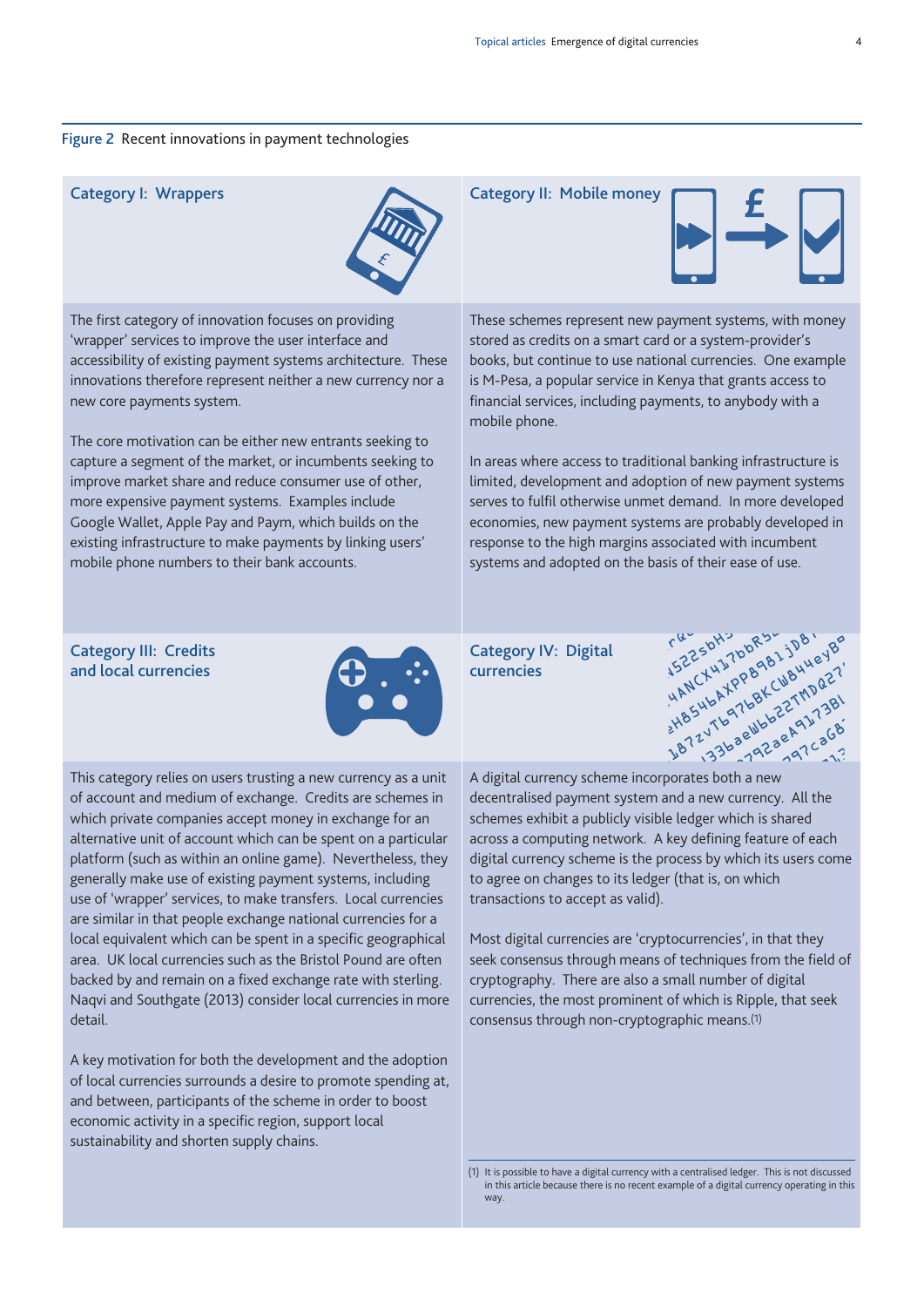The rest of this section provides an introduction to Bitcoin currently the most prominent example of a digital currency including a brief discussion of the motivation for setting up and using a digital currency.

#### **What is Bitcoin?**

Bitcoin was the first, and remains the largest, functioning digital currency. It was launched in January 2009 and is a privately developed, internet-based currency and payment system that requires no intermediaries (like banks) for the processing of payments. Furthermore, the supply of bitcoins is not controlled by a central bank.(1) It is commonly referred to as a 'cryptocurrency' as it relies on techniques from the field of cryptography to ensure the secure validation of transactions. There are currently several hundred cryptocurrencies in existence, such as Litecoin and Peercoin. Most of these were inspired by, or explicitly based on, Bitcoin.

Bitcoin users do not have to disclose who they are. They maintain a digital 'wallet' on their computers and, by use of special software, trade the currency among each other in exchange for traditional currency or goods and services. Several thousand businesses worldwide currently accept bitcoins in payment for anything from pizza to webhosting. Payments can be made at any time and between any two users worldwide. Users may acquire bitcoins as a reward for verifying earlier transactions (explained more below), by purchasing them from other users (in exchange for traditional currencies) or in exchange for goods and services.

A key innovation of digital currency systems is the use of a 'distributed ledger' that allows payments to be made in a decentralised way. How this works — and how it marks a key innovation in payment technology — is explained in the subsequent section of this article, but the basic process is as follows. A user, wishing to make a payment, issues payment instructions that are disseminated across the network of other users. Standard cryptographic techniques make it possible for users to verify that the transaction is valid — that the would-be payer owns the currency in question. Special users in the network, known as 'miners', gather together blocks of transactions and compete to verify them. In return for this service, miners that successfully verify a block of transactions receive both an allocation of newly created currency and any transaction fees offered by parties to the transactions under question. The box on pages 7–8 provides a step-by-step overview of how a transaction works using this payment system.

The candidate blocks were 'empty' in the sense that they had no transactions in them other than the allocation of new bitcoins as a reward for solving the puzzle. This effectively served to create the initial endowment of bitcoins. The first blocks created 50 new bitcoins per block and the Bitcoin protocol calls for this reward to be halved every 210,000 blocks (roughly every four years).(2) The current







**Chart 2** The price of bitcoins (linear scale)





<sup>(1)</sup> Note that throughout this article, 'Bitcoin' is used to refer to the system as a whole and 'bitcoin' to refer to individual units of the currency.

<sup>(2)</sup> The Bitcoin protocol seeks to maintain a roughly constant time of ten minutes between each successfully verified block. See the box on pages 7–8 and the annex for more detail.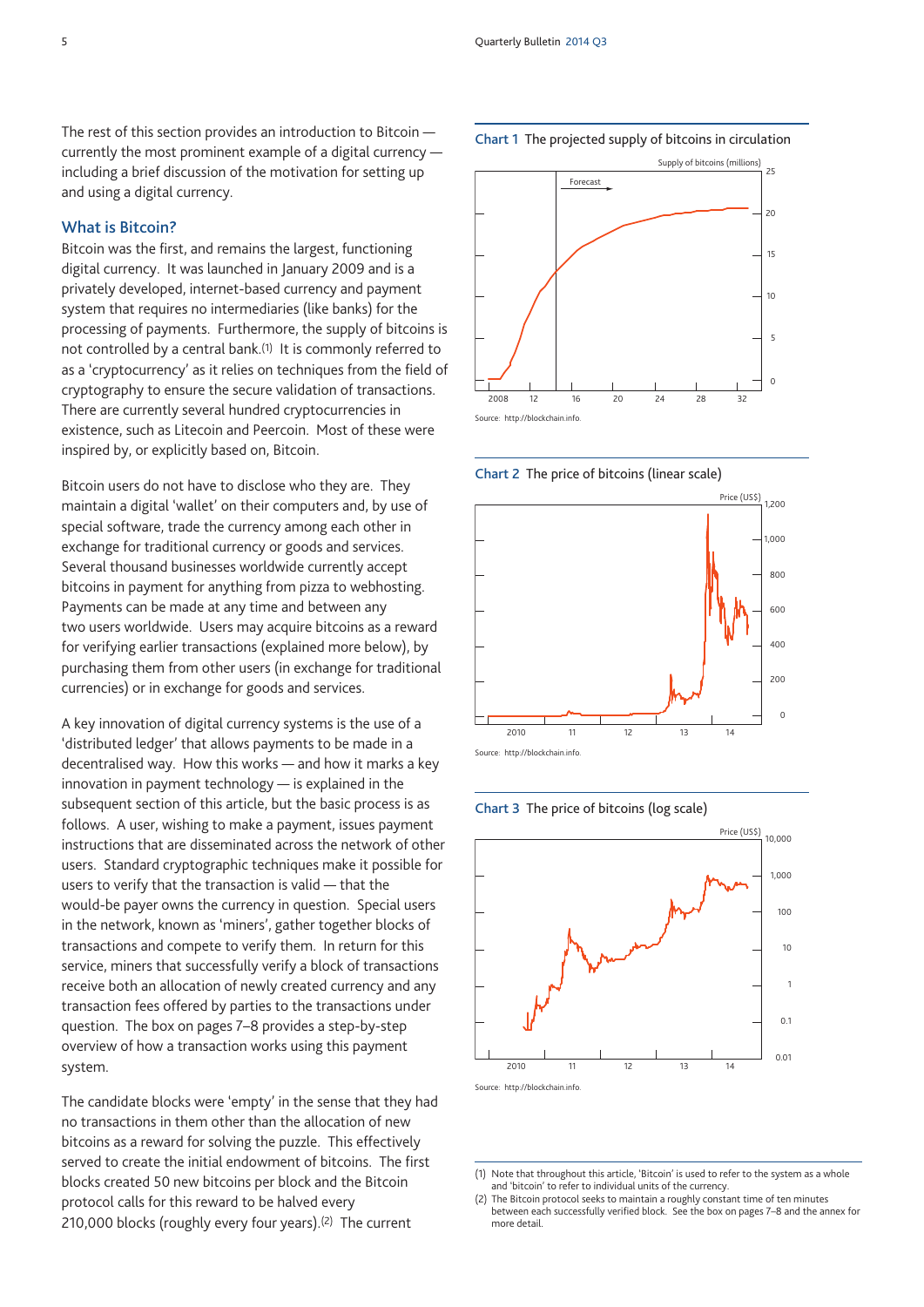reward is 25 bitcoins per block, and this is likely to be reduced to 12.5 bitcoins per block in 2017. The planned eventual total number of bitcoins is therefore 21 million, which will be mostly reached by 2040. There are currently a little over thirteen million bitcoins in circulation (**Chart 1**), distributed over perhaps one or two million users worldwide.

The price of bitcoins has increased markedly since the scheme was launched, rising roughly 5,000% over the past two years (**Charts 2** and **3**). It has also exhibited significant volatility, which has led to considerable debate and media attention.

#### **Motivation for the development and adoption of digital currencies**

Beyond a general increase in public willingness to use and trust computing technology, interest in and the adoption of digital currencies appears to be driven by three key factors: ideology, financial return and the pursuit of lower transaction fees.

The foundational motivations for Bitcoin appear to have been largely **ideological**. The digital currency was expressly designed to avoid any centralised control (of either the money supply or the payment system) and to minimise the degree of trust that participants need to place in any third party. The first block in Bitcoin's block chain (the 'genesis block') includes the text:

The Times 03/Jan/2009 Chancellor on brink of second bailout for banks

in reference to a newspaper article from that day (Duncan and Elliott (2009)), presumably in order both to demonstrate that it could not have been created before that date and to highlight the conceptual distinction between Bitcoin and the structure of modern monetary economies. Complete adoption of Bitcoin by its users would allow them to exist economically almost entirely outside the prevailing monetary system, although this is not straightforward due to the relatively small number of businesses which accept it. In addition, some participants may be drawn to the near anonymity offered by such systems.

Second, digital currencies have come to be viewed by some as an **asset class** for financial investment, driven by an interaction between the schemes' planned fixed supplies and their increasing publicity. Since the future path of each such scheme's supply is predetermined and known with near certainty, movements in their price will essentially reflect only changes in demand.(1) Since digital currencies have no intrinsic demand (they are not used as a factor of production and are not sought out as a consumer good), expectations about medium and long-run future price growth will be predominantly driven by expectations relating to the future growth in the transactional use they support.

Advocates of digital currencies argue that they offer **lower transaction fees** on payments than existing electronic retail payment systems or international transfers. Based on this premise, a number of start-up businesses are seeking to offer payment facilities that use digital currencies as a bridge mechanism for settlement.(2) The sustainability of low transaction fees from digital currencies is discussed in more detail in the companion piece to this article.

# **The distributed ledger as a key technological innovation**

This section examines the concept of a distributed ledger — a key technical innovation of digital currencies — and how it is a feature that solves the problem of 'double spend' in a decentralised payment system. The distributed ledger (the 'block chain' in cryptocurrencies) was made possible by the emergence of several earlier innovations, including the internet. It rests on concepts from cryptography, game theory and peer-to-peer networking. Finally, this section also considers the risks in both centralised and decentralised payment systems.

#### **The double-spend problem**

A key problem for any electronic payment system is how to ensure that money cannot be 'double spent'. If Anne has a single £1 coin, it is not possible for her to give £1 to Bill and also £1 to Clare. The physical act of exchange prevents the payer from spending the same money twice. A payment system that relies on digital records must have a way of preventing double spending because it is simple to copy and edit digital records.

The approach used in the modern banking system, which emerged as a computerised replication of earlier paper-based records, is for specialised entities (usually banks) to maintain master ledgers that act as the definitive record of each individual's money holdings. In turn, they hold accounts recorded in the ledger of one central body (typically the central bank). Those holding the ledgers have the ability to prevent any transaction they deem to be invalid. In order to use the system, people must trust that these centralised ledgers will be maintained in a reliable, timely and honest manner.

An alternative approach is to implement a fully decentralised payment system, in which copies of the ledger are shared between all participants, and a process is established by which

<sup>(1)</sup> Markets that allow trading of digital currencies are also relatively illiquid, which may affect short-term price movements.

<sup>(2)</sup> For example, a payment provider might allow retailers to set their prices (and receive payment) in sterling, but allow consumers to pay with a digital currency. If consumers wished to pay with a different currency, such as the US dollar, then the payment provider might first convert the dollars to the digital currency before processing the payment.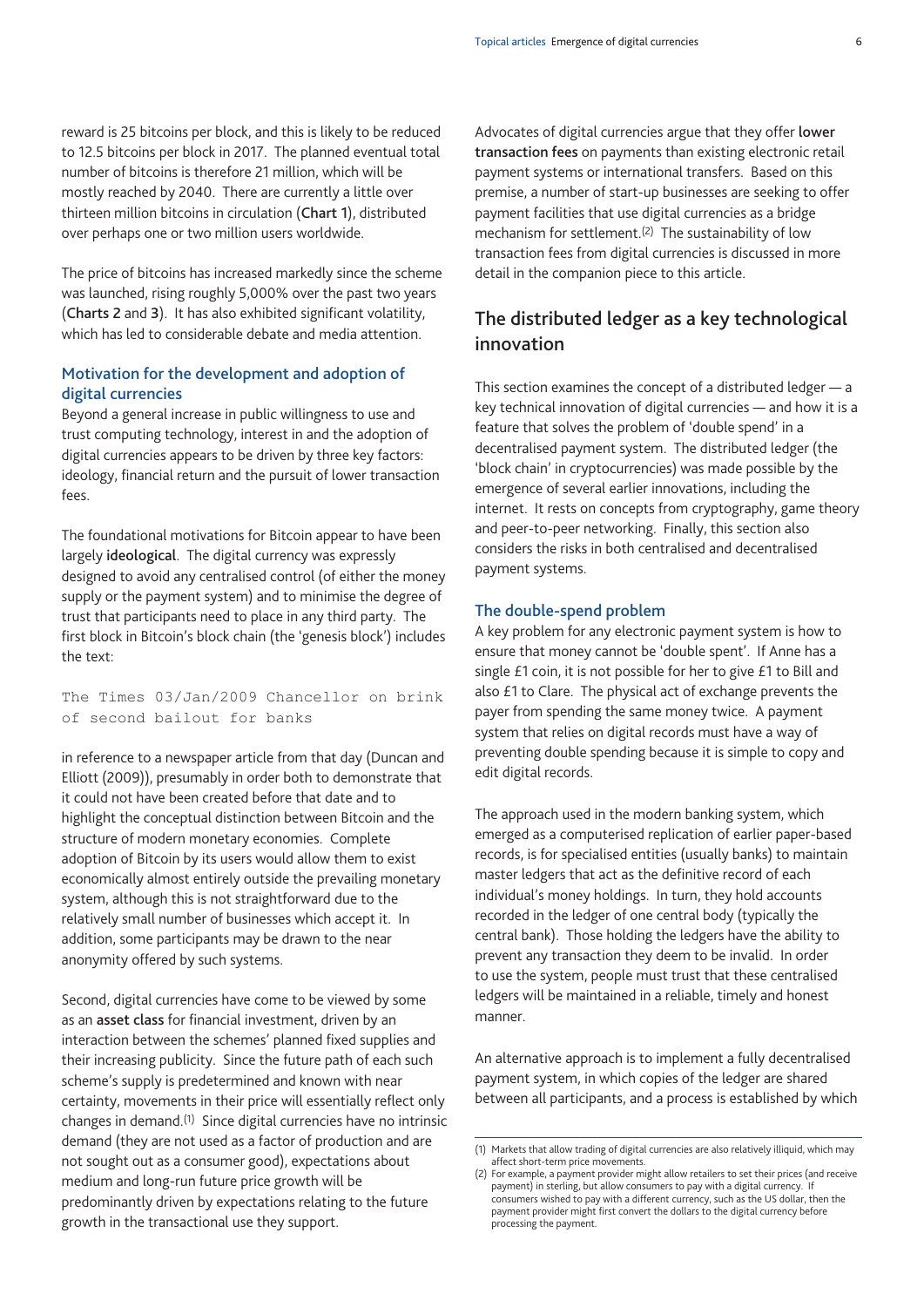# **Making payments securely with a distributed ledger**

Any electronic payment system must have a reliable method of recording transactions that all participants can agree is accurate. For a decentralised system like Bitcoin this creates two challenges. The first is devising a secure and reliable method for updating a public ledger of which there are myriad copies distributed throughout the world. The second is, in the absence of a central authority to provide or co-ordinate resources, creating the necessary incentives for users to contribute resources to verifying transactions. This box describes how Bitcoin overcomes these challenges by explaining the mains steps in a transaction. The key concepts were first outlined by Nakamoto (2008).

#### **Step 1 — Agreeing the transaction**

*Anne is a Bitcoin miner who has previously verified a block of transactions successfully and received 25 new bitcoins as a reward. Bill is a carpenter who sells furniture online and accepts bitcoin. Anne decides to pay 1 bitcoin to Bill for a chest of drawers and is prepared to pay 0.01 bitcoins as a transaction fee.*

Bitcoin users are under no formal requirement to pay transaction fees and if they offer one, the size of that fee is at their discretion. However, Bitcoin miners are able to choose which transactions they process, so a higher fee offered gives them a greater incentive to validate **Anne's** transaction.

#### **Step 2 — Creating the transaction message**

*Anne creates a message with three basic elements: a reference to the previous transaction through which she acquired the bitcoins, the addresses to pay (including Bill's) and the amount to pay each one. The message also has other elements such as digital signatures and any conditions that Anne may place on the payment.*

The number of bitcoins at any address is derived from the output of earlier transactions that are all publicly available on the block chain for inspection. In this example there is a previous output of 25 bitcoins from **Anne's** mining activity which forms the input to the new transaction. Bitcoin transactions may have any number of inputs or outputs. The 'change' due to Anne is paid as an output of the transaction and any credit included in the input which is not accounted for in the output is accepted as a transaction fee.

#### Inputs:

• 25 bitcoins from **Anne** (the output from her previous transaction).

#### Outputs:

- 1 bitcoin to **Bill**.
- 23.99 bitcoins to **Anne** (her 'change' from the transaction).

• 0.01 bitcoins as a transaction fee to whichever miner successfully verifies the transaction.(1)

It is also possible for **Anne** to place some conditions on the payment, so that **Bill** cannot spend his proceeds unless they are met. Most payments do not impose any conditions, but more complex transactions may require multiple conditions to be met before any funds are released. This capability allows the technology to be expanded to support more complex transactions.

#### **Step 3 — Signing the transaction message**

*Once the message has been created, Anne digitally signs it to prove that she controls the payer address.*

Similar to real signatures, digital signatures provide proof that the transaction message was created by the person who wants to make the payment.

Digital signatures are a form of public-key cryptography. They work by creating 'public' keys which can be used to decrypt messages encoded by a corresponding 'private' key. To create a digital signature, **Anne** encrypts the message she wishes to sign with her private key. This message can then only be decoded with the corresponding public key, which she also broadcasts in order that her transactions can be verified. Further information on public-key cryptography is contained in the technical annex.

#### **Step 4 — Broadcasting the transaction message** *Anne broadcasts the signed message to the network for verification.*

Bitcoin miners are arranged in a 'peer-to-peer network' — a network of connections that are formed informally with no central co-ordination. Although miners are under no obligation to do so, the Bitcoin protocol calls for all messages to be transmitted across the network on a 'best-efforts' basis, sharing the message with one's immediate peers. This means that **Anne's** transaction is not broadcast to the entire network at once, but instead goes to a random subset of her peers first, then to their peers and so on.

Peer-to-peer networks are commonly used to quickly and effectively share data between users in a number of other settings. Some video-streaming services, for example, make use of the technology.

#### **Step 5 — Transaction verification ('mining')**

*Miners gather Anne's new transaction and combine it with others into new candidate 'blocks'. They then compete to verify them in a way that other miners will accept.*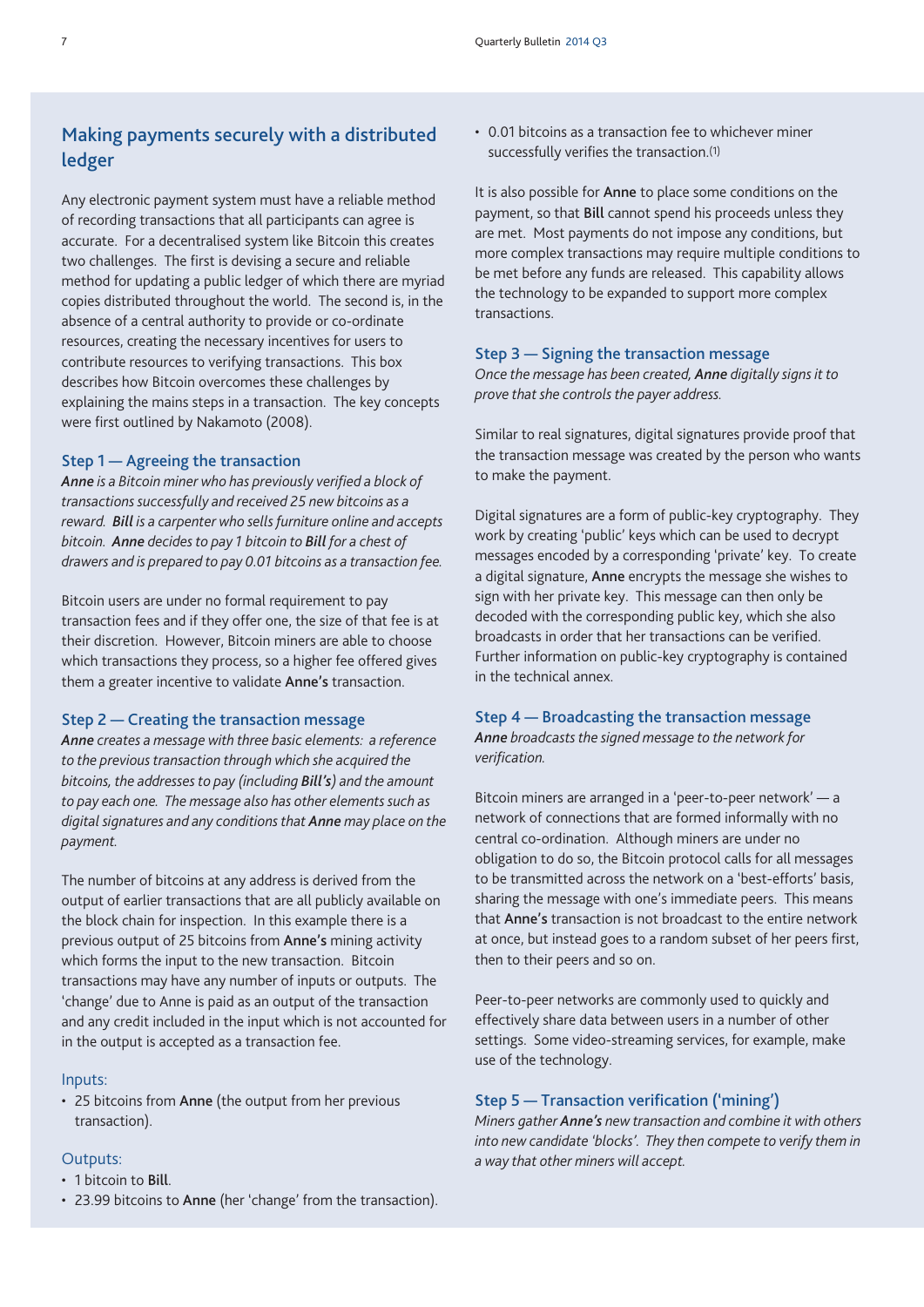Verification of a transaction block has two elements: validation and achieving consensus. Validating a block of transactions — which includes checking that the digital signatures are correct — takes a very short amount of time. Establishing consensus is purposefully more difficult and requires each miner to demonstrate the investment of computing resources known as a 'proof of work'. The proof of work scheme used by Bitcoin is explained in detail in the annex.

Proof of work schemes need to be difficult to achieve but simple to check. This allows the incentives of the system to be balanced in favour of transaction verification by making it very easy to spot a fraudulent transaction. The only way the system can be attacked is by assembling sufficient computing power on the network to 'verify' fraudulent transactions. This would undermine trust in the system as a whole and the value of any bitcoins the attacker could steal. It therefore makes more sense for anyone capable of assembling the necessary computing power to contribute to the continuation of the system, rather than attacking it.

The proof of work scheme used by Bitcoin means that the time taken for a miner to successfully verify a block of transactions is random. But as new miners join the network, or existing miners invest in faster computers, the time taken for a successful verification can fall. In order to allow time for news of each success to pass across the entire network, the difficulty of the proof of work problem is periodically adjusted so that the average time between blocks remains broadly constant at ten minutes for Bitcoin, meaning that payments are not instantaneous.

#### **Step 6 — Success**

*Clare is a miner and successful at verifying a block with Anne's transaction in it, so she will receive both a reward of new bitcoins, as well as the transaction fee from Anne'stransaction. Clare broadcasts this result and other miners add the block to the end of their copies of the block chain and return to step 5. Bill receives the 1 bitcoin sent to him and delivers the chest of drawers to Anne.*

### **Coinbase transactions**

The first transaction in each block is a special 'coinbase' transaction which (i) grants the miner new bitcoins as a reward and (ii) pays the miner any transaction fees offered by transactions within the block.(2) The allocation of new bitcoins to each coinbase transaction is halved every 210,000 blocks (which, at ten minutes per block on average, equates to roughly once every four years). The current allocation is 25 bitcoins per block, which should halve to 12.5 bitcoins per block in 2017. The motivation behind such a money supply rule — and some issues associated with it — are discussed further in the companion article.

#### **Orphaned blocks**

The nature of a distributed system means that it is possible albeit fairly infrequently — for two miners to successfully verify two different candidates for the next block at essentially the same time. When this happens, both copies are initially retained by the network as branches of the main chain, but miners will proceed to work on candidate blocks that follow on from whichever one they first receive.

The chain of blocks representing the greatest sum of work done is the accepted truth within the Bitcoin network (sometimes referred to as the 'longest chain'). Whichever branch is received by the majority of the network will initially be selected. However the branch with the most computation resources should ultimately take the lead. This branch will be most likely to have a subsequent block built on top of it and is therefore more likely to eventually 'win' the race. Miners that were working off blocks in the 'shorter' branch (that is, the branch with less demonstrated work done) then have a significant incentive to switch to the longer branch, as any work they contribute to the shorter branch will never be accepted by the majority of the network.

In this scenario, blocks within the abandoned shorter branch are referred to as 'orphans', such as the blocks in red shown in **Figure A**. Any transactions listed in an orphan block will need to be verified again. No reward a miner claims from an orphan block is recognised, as it is not part of the longest block chain.



The rule that the chain with the greatest sum of work done wins is an important element in combating fraud in the Bitcoin network. Any attacker attempting to modify earlier blocks (so that bitcoins could be spent twice) would have to control enough computing power for them to both catch up with and then overtake the genuine block chain as the 'longest'. To be assured of success, the would-be attacker would need to obtain, and retain, a majority of all computing resources on the network. For this reason, the attack is known as a '50%+1' attack.

<sup>(1)</sup> Strictly, transaction fees are defined implicitly as the difference between the inputs and the explicitly listed outputs for each transaction. They are paid to miners as part of the 'coinbase' transaction in each block — see below for more detail.

<sup>(2)</sup> For example, in block number 310,000, the coinbase transaction was for a total of 25.15638661 bitcoins, comprising 25 new bitcoins and 0.15638661 bitcoins that were offered as transaction fees from the other 711 transactions in that block.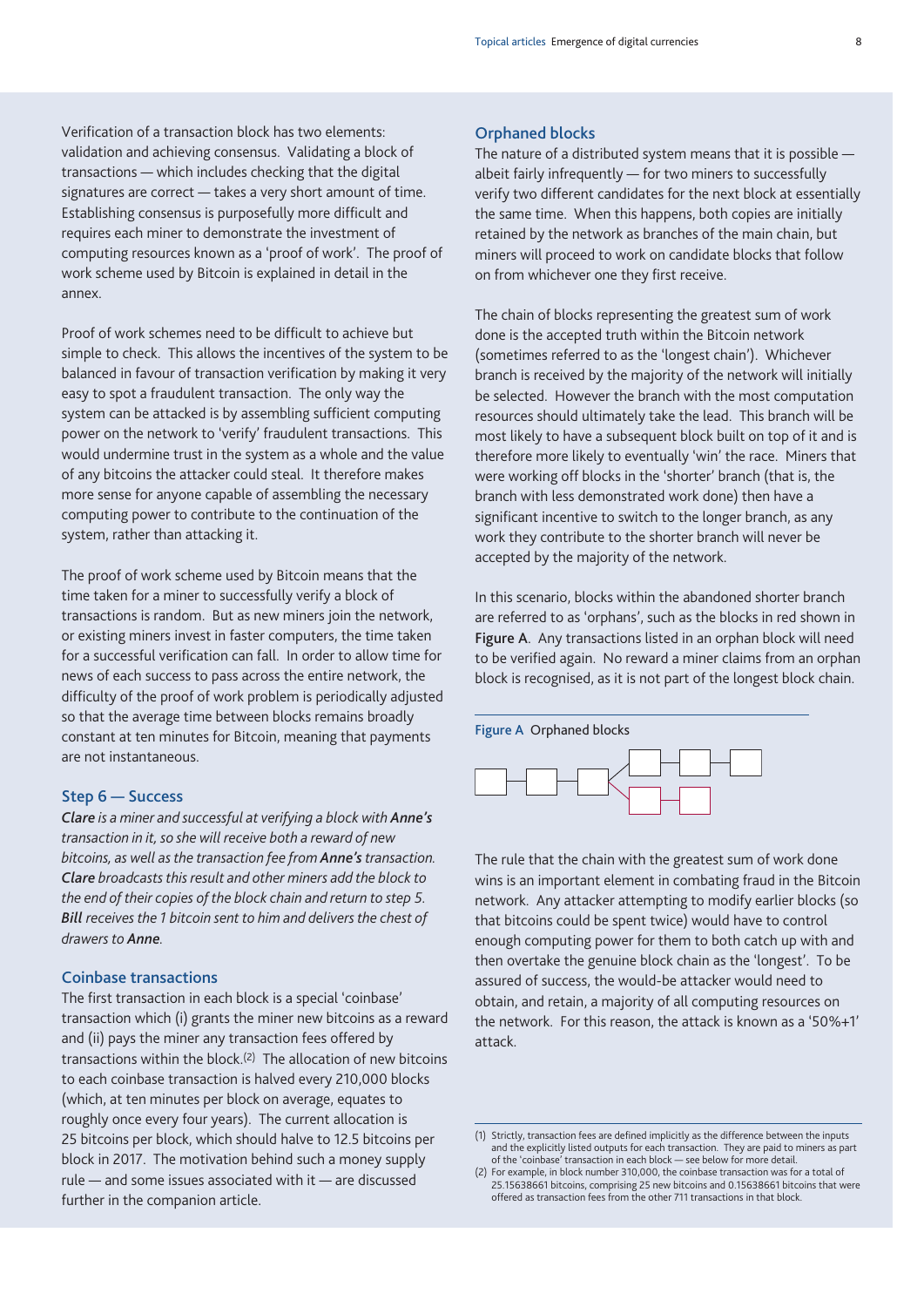users agree on changes to the ledger (that is, on which transactions are valid). **Since anybody can check any proposed transaction against the ledger, this approach removes the need for a central authority and thus for participants to have confidence in the integrity of any single entity**.

#### **Achieving consensus**

The defining feature of a distributed payment system is the manner by which consensus is reached about any proposed changes to the ledger. How to achieve consensus between people in a network when nobody can be completely sure who can be trusted has long been recognised as a problem in the field of computer science.(1) It is not sufficient to offer blanket acceptance to all statements, for example, because this creates an incentive to lie in order to gain an advantage.

It is also not sufficient to have users vote on whether to accept a proposed change. This is because it is generally very easy for a single person to create many nodes on a computer network in order to distort the vote. Instead, digital currencies make use of game theory and recognise that, on its own, any proposed change to the ledger is 'cheap talk' — a statement that, since it was effectively free to issue, should receive very little weight. In order for a proposed change to the ledger to be accepted by others as true, those proposing the change the 'miners' that serve as transaction verifiers — must demonstrate that it was costly for them to issue the proposal.

Cryptocurrencies require that users contributing to the verification process must demonstrate a cryptographic 'proof of work' to show that they have paid a cost in computation time before their proposals are accepted. The box on pages 7–8 and the technical annex describe a proof of work scheme in more detail. Some other digital currencies impose a cost in the form of a small amount of currency that is destroyed as part of the transaction.(2) **Figure 3** shows an example of a distributed payment system.

#### **Risks in payment systems** Centralised systems

There are certain risks that are common to all existing tiered payment systems. Finan, Lasaosa and Sunderland (2013) identify the three greatest risks as:

- **Credit risk**, in that a paying bank may become insolvent with a large amount of money owed to other members of the system.
- **Liquidity risk**, in that a member bank that is fundamentally solvent may not have the funds to settle a required payment at a particular moment in time.
- **Operational risk**, in that one of the banks involved in a payment transaction may cease to function (either temporarily or permanently) because of some event, such as an IT failure.

These risks are inherent to any intermediated banking system. As discussed in the box on page 3, this structure evolved in response to the need to make payments more efficiently and when payment systems were computerised, this intermediated structure remained — along with the main credit and liquidity risks present in those original systems. Prudential regulation of systemically important payment systems has led to the introduction of several measures which significantly reduce or remove these systemic risks.<sup>(3)</sup> When making these decisions regulators face a trade-off: on the one hand, prudential regulation of systemically important payment systems contributes to stable and efficient payments which promotes economic activity by reducing risk and uncertainty in the economy; but, on the other hand, some of the measures needed to reduce systemic risks in payment systems require participants to contribute money up front to cover these risks. Economic theory would suggest that such 'barriers to entry' may serve to weaken competition between existing members which may, in turn, lead to increased transaction fees and reduced levels of economic activity. But when constrained to the existing payment system architecture, these requirements are necessary in order to protect the broader financial stability of the United Kingdom.



Note: All participants have sight of all accounts (and their entire history). Payments pass directly between users — shown here by the red arrow from **A** to **F** — but are verified by other users: in particular, new transactions are broadcast to 'miners' (shown here as participants **D**, **G** and **I**). When verified, the transactions are added to the history of the ledger.



<sup>(2)</sup> For example, Peercoin imposes that transaction fees paid by parties to the transaction (which are mandatory and set by the Peercoin protocol) are destroyed, rather than paid to transaction verifiers (miners). To ensure that this does not lead to an overall reduction in the supply of the currency, Peercoin also implements a 1% per annum increase in the supply that is paid to miners in a 'proof of stake' system broadly analogous to the payment of interest.

<sup>(3)</sup> For example CHAPS de-tiering referred to in Finan, Lasaosa and Sunderland (2013) and Bacs (the United Kingdom's automated clearing house, through which Direct Debits are processed) Liquidity Funding and Collateralisation Agreement in order to reduce credit risk in that system. Other examples can be found in *The Bank of England's supervision of financial market infrastructures — Annual Report*, formerly the *Payment Systems Oversight Report*.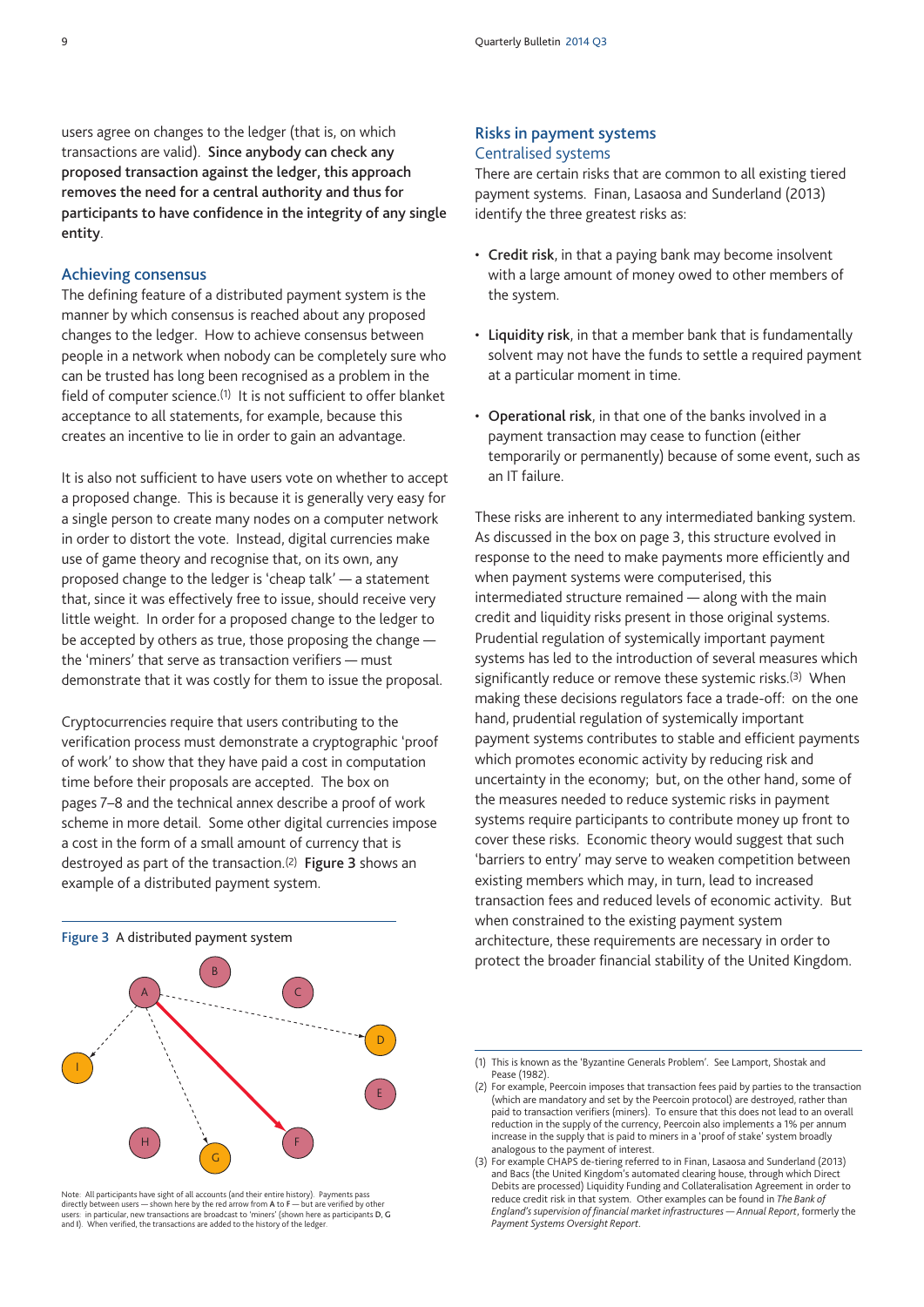Another important but generally non-systemic risk is **fraud**. For example a credit card user wishing to make a purchase over the internet must disclose their card details to the retailer. If these card details are stolen, the thief is then able to fraudulently make payments from the account of the card holder.

#### Decentralised systems

Existing distributed payment systems remove the credit and liquidity risks discussed above by eliminating intermediaries: payments are made directly between payer and payee. To be sure of this, users need to have confidence that for any distributed system they use, the cryptography employed has been implemented correctly.

In general, distributed systems designed in this way should also be more resilient to systemic operational risk because the whole system is not dependent on a centralised third party. A distributed system effectively has as many redundant backups as there are contributors to the network (which can easily number in the thousands, many more than centralised payment systems typically operate).

The nature of fraud risk — and other ways that customers may be susceptible to lose money — changes significantly between centralised and decentralised payment systems. In a decentralised system there is no need for users to disclose their complete payment details when making a payment, thus removing the risk of payment details being stolen from a retailer. However, the risk of direct loss of digital currencies is higher than that for deposits held (electronically) with commercial banks: if a user's private key is lost — because of a corrupted hard drive, say — then their digital currency will not be recoverable. This contrasts to a lost password used for internet banking with a commercial bank, say, which could be recovered or reset by contacting the bank in question. In this sense, a digital wallet is more analogous to a physical wallet containing physical currency than a bank account accessed online.

More substantially, distributed systems are subject to a risk of **system-wide fraud** if the process of achieving consensus is compromised. Cryptocurrency schemes, for example, are currently designed such that a would-be attacker would require sustained control of a majority of the total computer power across the entire network of miners. Some loosely co-ordinated pools of miners have, on occasion, represented a majority of computing power in the Bitcoin network.(1) Some researchers have also suggested that the necessary threshold for a successful attack may be less than 50%. This issue is examined in more depth in the annex.

# **Applications of the distributed ledger beyond payment systems**

The introduction of any new technology enables the rethinking of business processes associated with the former technology. In the case of payments, when paper ledgers were first computerised, the underlying processes were not significantly changed.

It is often the case that the bulk of the gains from the introduction of a new technology do not arise immediately because processes that make use of the technology also need to be rethought. For example, Brynjolfsson and McAfee (2014) observe that when the electric motor was first introduced to factories, the productivity improvements it enabled only emerged after a lag of 30 years. This was approximately the time it took for a new cohort of factory managers to emerge who realised that instead of merely electrifying the single steam engine powering all the machinery in a factory, small electric motors could be fitted to each machine. While the initial installation did reduce costs, the authors argue that the greatest gains came from factories being rearranged according to the most efficient flow of materials, rather than the limitations of the machinery. It was not the electrification itself which produced the gains but the changes in processes which it made possible.

In a similar way, the potential impact of the distributed ledger may be much broader than on payment systems alone. The majority of financial assets — such as loans, bonds, stocks and derivatives — now exist only in electronic form, meaning that the financial system itself is already simply a set of digital records. These records are currently held in a tiered structure (that is, with records of individuals' accounts stored centrally at their bank, and banks' reserves accounts held centrally at the central bank), but it may be possible in the future — in theory, at least — for the existing infrastructure of the financial system to be gradually replaced by a variety of distributed systems (although this article makes no prediction in this regard). Some developers have already implemented so-called 'coloured coins' which means using digital currencies as tokens for other assets by attaching additional information. This development could allow any type of financial asset, for example shares in a company, to be recorded on a distributed ledger. Distributed ledger technology could also be applied to physical assets where no centralised register exists, such as gold or silver.(2)

<sup>(1)</sup> The proof of work scheme used by Bitcoin means that the time taken for any given miner to successfully verify a block of transactions is random. In order to smooth out the consequent volatility of earnings, miners often pool their resources and agree to share their earnings in proportion to the computing resources contributed.

<sup>(2)</sup> For an asset such as gold there is a necessary link to physical custody which is different for most financial assets which are already purely digital.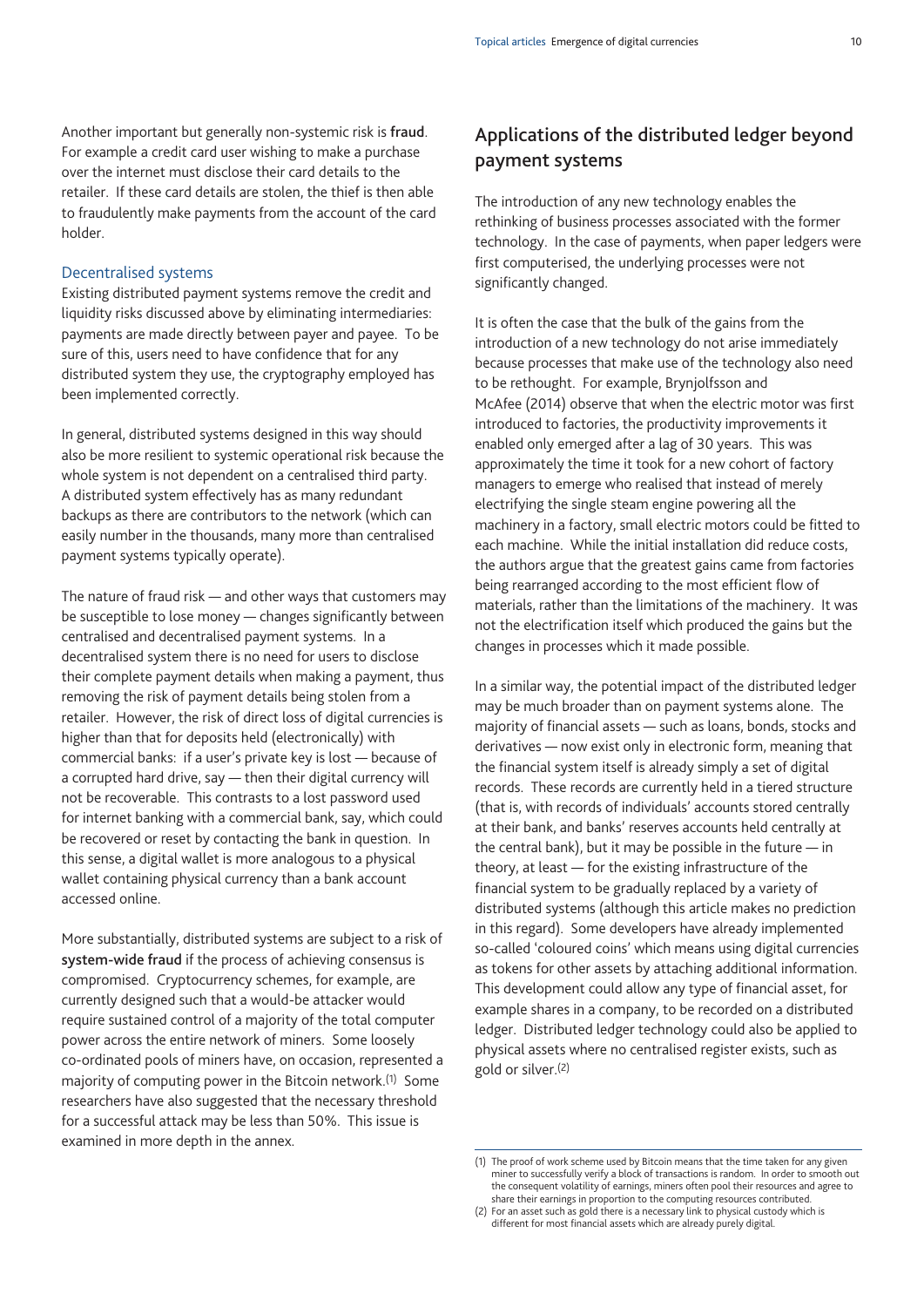Some commentators (Wenger (2013)) have suggested that the key to understanding Bitcoin is to think of it as a protocol, akin to those that underpin the internet. Others have extended this analogy further, suggesting that digital currencies may be thought of as an 'internet of money'. But since the potential applications are, in principle, broader than just payments, the distributed ledger technology may perhaps be better described as a first attempt at an 'internet of finance'.

# **Conclusion**

Digital currencies, as presently designed, carry both risks and benefits. As explained in the companion piece to this article, digital currencies do not currently pose a material risk to monetary or financial stability in the United Kingdom, but it is conceivable that potential risks could develop over time. The distributed ledger is a genuine technological innovation which demonstrates that digital records can be held securely without any central authority.

The total stock of digital currencies is at present too small to pose a threat to financial stability, but further increases cannot be ruled out and it is conceivable in time that there could be an asset price crash among free-floating digital currencies that had the potential to affect financial stability. Potential risks to monetary stability would only be likely to emerge once digital currencies had achieved substantial usage across the economy. If a subset of people transacted exclusively in a digital currency, then the Bank's ability to influence demand for this group may potentially be impaired. The incentives of existing digital currency schemes pose considerable obstacles to their widespread adoption, however. This is discussed in more detail in the companion article.

Ultimately every transaction involving a financial asset must be recorded and most of these records are digital. The structure of the broader financial system is similar to payments in that these records are held by centralised third parties. The application of decentralised technology to this platform of digital information could have far-reaching implications, other industries whose products were digitised have been reshaped by new technology. The impact of the distributed ledger on the financial industry could be much wider than payments.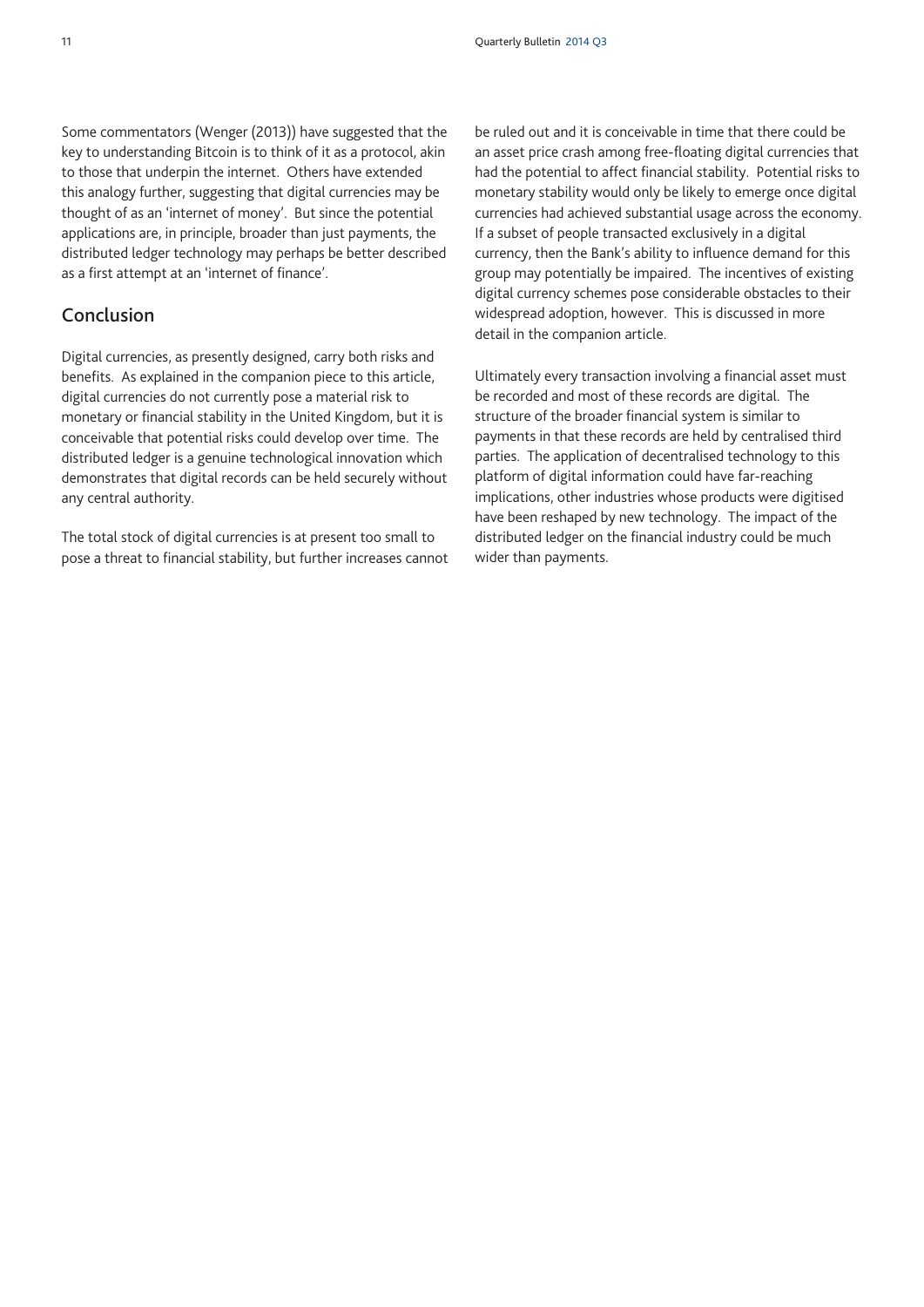#### **Annex Technical issues**

This technical annex provides further details on digital signatures and cryptographic hash functions. It also discusses whether digital currencies are fraud-proof.

#### **Digital signatures and public-key cryptography**

Digital signatures provide a mathematical proof that a particular message was approved by a particular person. They are an application of public-key cryptography, which relies on two separate, but mathematically interrelated keys: one private and one public.

Bitcoin addresses are a version of the public key, which can be made widely available and published. Addresses and their private keys are random strings of alphanumeric characters. An address is typically 34 characters long (for example 1FfmbHfnpaZjKFvyi1okTjJJusN455paPH), while a private key is typically 51 characters long.

Each Bitcoin address is paired with a corresponding private key, which is kept secret by the owner of the address, and needed to sign transactions from — and, hence, prove ownership of — the address. It is also possible to create addresses that are linked to multiple private keys. These may be set up such that any of the private keys may be used to sign a transaction, or all of them must be used together.

**Figure A** depicts the process of signing a transaction in Bitcoin. **Anne** encrypts a copy of the transaction with her private key and then broadcasts both the plain and the encrypted versions of the transaction details. Anybody can combine the encrypted version with **Anne's** public key to obtain another plain version. If it is the same as the plain version that **Anne** broadcast, then it proves that **Anne's** private key must have been used.



## **Cryptographic hash functions and Bitcoin's proof of work scheme**

As discussed in the main text, Bitcoin miners must demonstrate a proof of work before their proposed block of transactions is accepted by the network. Given that typically, all users need to know all previous transactions to figure out account balances, it becomes important that all users agree on which transactions have actually happened and in which order. If two users observe different transaction histories, they will be unable to come to the same conclusion regarding balances and double spends. The block chain serves as a way for all users to come to a consensus regarding which transactions have already happened and in which order. In Bitcoin, the way in which users agree on a set history of transactions is to pick the history which users have put the most work into creating. **The 'work' must be a task that is hard for a computer to complete, but easy for other computers to verify**.

A simple example would be a requirement that people repeatedly roll three six-sided dice until they roll three ones. When somebody does this, everybody accepts their message as true and moves on to the next message. This is a time-consuming exercise in trial and error, but one where success is immediately visible to everyone. The time taken for somebody to successfully roll three ones is random, but the expected number of attempts is known. The more people that take part, or the faster that each person makes each attempt, the shorter the time until somebody succeeds. To offset this, each person might be required to roll four dice and to get four ones. With careful calibration, by making the problem harder as more people join, the average time taken for somebody to succeed can be made to stay roughly constant.

The proof of work scheme used by Bitcoin makes use of a special algorithm called a 'cryptographic hash function', which takes any amount of information as an input and creates an output of a standard length (the 'hash value'). The function is cryptographic because the hash value produced is different for any change in the input (even of a single character), and it is almost impossible to know in advance what hash value will be produced for a given input. For example, the hash function used by Bitcoin (called 'SHA-256') generates the following:

| Input (case sensitive) | Output (the 'hash value')                                            |
|------------------------|----------------------------------------------------------------------|
| Bank of England        | 6b31489400146361800f1f67cfb003f6ba5734b645c30a68d18<br>88b4a19c9d64c |
| Bank of England1       | 38f0f960648853c9675951b10cf55acb3f5696bfb183d398782d<br>4f32e99905fe |
| Bank of England2       | ba9745451de288a04fcbf08fdbd43fa429e9c5f7d6ce436e5adf9<br>7f10dd22836 |
| Bank of England3       | 028aa80090f374aaed153ac5b3ab199f3cd63b1e409f55be777c<br>1189dd4b23f1 |

The Bitcoin protocol requires that miners combine three inputs and feed them into a SHA-256 hash function: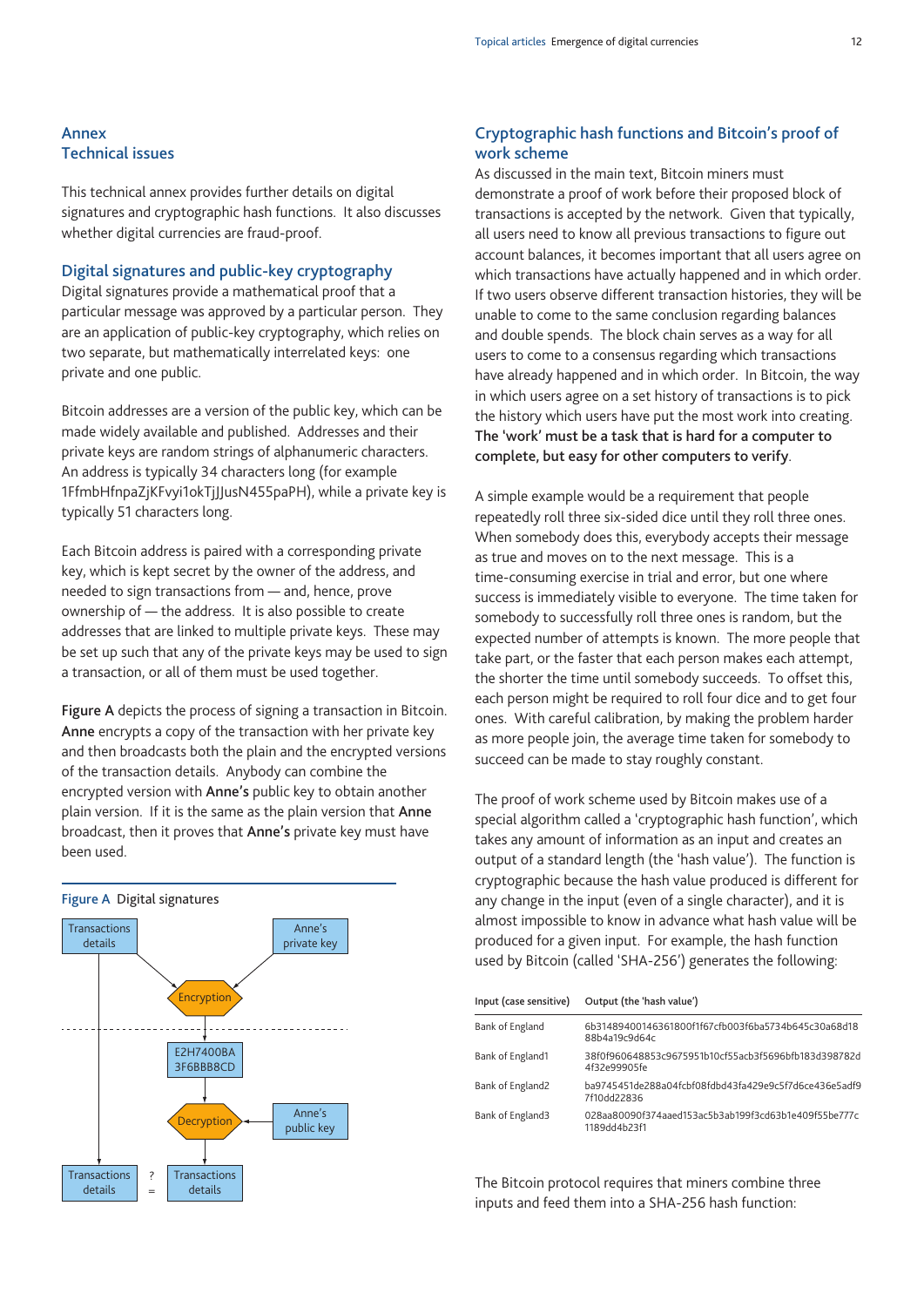- A reference to the previous block.
- Details of their candidate block of transactions.
- A special number called a 'nonce'.

If the hash value produced is below a certain threshold, the proof of work is complete. If it is not, the miner must try again with another value for the nonce. Because there is no way to tell what value of the nonce, when combined with the other two inputs, will produce a satisfactory hash value, miners are forced to simply cycle through nonce values in trial and error (**Figure B**).



#### **Are digital currencies fraud-proof?**

The current design of digital currencies is predicated on the assumption that fraud - the creation of false transactions can only be achieved by an agent, or coalition of agents, controlling a majority of computing resources on the mining network over a sustained period of time (a '50%+1 attack'). However, a number of researchers have suggested that it may be possible to defraud such schemes while possessing less than a strict majority of computing power. Potential weaknesses have been identified in two key areas: (i) the position of an attacker in the network; and (ii) the strategic timing of when an attacker chooses to release messages to the rest of the network.

To appreciate these weaknesses, it may be helpful to consider a simple example of a verification network. **Figure C** provides one such example. Individual miners are arranged in a peer-to-peer network, with each of them controlling a different share of the total computing power. Note that although **Clare** controls the smallest share of the network's computing resources, she is quite 'central' to the network in that she is immediately connected to other nodes that together represent a majority.

An attacker's **position in the network** is important because the longer it takes for messages to propagate across a digital currency's network, the greater the probability that a fork in the block chain (with two candidates for the next block being successfully verified at similar times) will emerge. A hypothetical attacker that is centrally located in the network **Figure C** An illustrative digital currency verification network



Note: Percentages indicate the share of total computing resources controlled by each node. For simplicity, links are assumed to be undirected (eg if **Bill** is connected to **Clare**, then **Clare** is also connected to **Bill**), although this may not be true in practice.

(such as **Clare**) will be able to communicate to most of the network very quickly, and so may not strictly require a majority if other users (such as **David**) are, relatively speaking, quite distant.(1) More generally, even honest users in central positions will, for the same reason, be expected, over time, to earn shares of total payments (by successfully adding blocks to the chain) that exceed their shares of computing power on the network.

An incentive also exists for miners to **strategically choose the time** when they broadcast their success at verifying transaction blocks. For example, suppose that when **Bill** successfully verifies a candidate block N, he does not reveal his success immediately. Instead, he starts work verifying block N+1 and only discloses his success to the rest of the network after a short delay. **Bill's** strategy will force other miners to waste extra time attempting to verify their own candidates for block N and grant **Bill** a head start in trying to verify the next block. Over time, **Bill's** share of total payments will, on average, exceed his share of total computing power.(2)

Since mining is a zero-sum game — extra earnings for one miner must come at the expense of another — then it is sometimes argued that when one miner receives outsized returns, this creates an incentive for other miners to either drop out or to join the first in a pool, eventually leading to the pool controlling a majority of the network's computing resources (and so expose the system to the risk of fraud). Complete analysis of these settings is not yet complete,(3) but research done to date does suffice to illustrate that the incentives surrounding fraud prevention in digital currency networks have not been fully explored.

<sup>(1)</sup> Decker and Wattenhofer (2013) examine propagation times for the Bitcoin network and conclude that a perfectly centrally located attacker would indeed require less than a strict majority of the total computing resources.

<sup>(2)</sup> Eyal and Sirer (2013) discuss a variant of this strategy in which a single 'selfish' miner seeks to establish and maintain an undisclosed lead of at least two in the number of blocks verified over the other, honest miners in the network. In their model, they show that even if the selfish miner is only distantly connected to the rest of the network, their share of total earnings will exceed their share of computing resources when controlling only one third of the network's computing power.

<sup>(3)</sup> For example, the Bank is not aware at the current time of any research that has (i) derived the optimal (that is, profit maximising) strategy for each self-interested miner; (ii) established a Nash equilibrium when all agents are individually self-interested and profit-maximising; or (iii) considered the problem of non co-operative bargaining between multiple self-interested miners that seek to pool their resources.